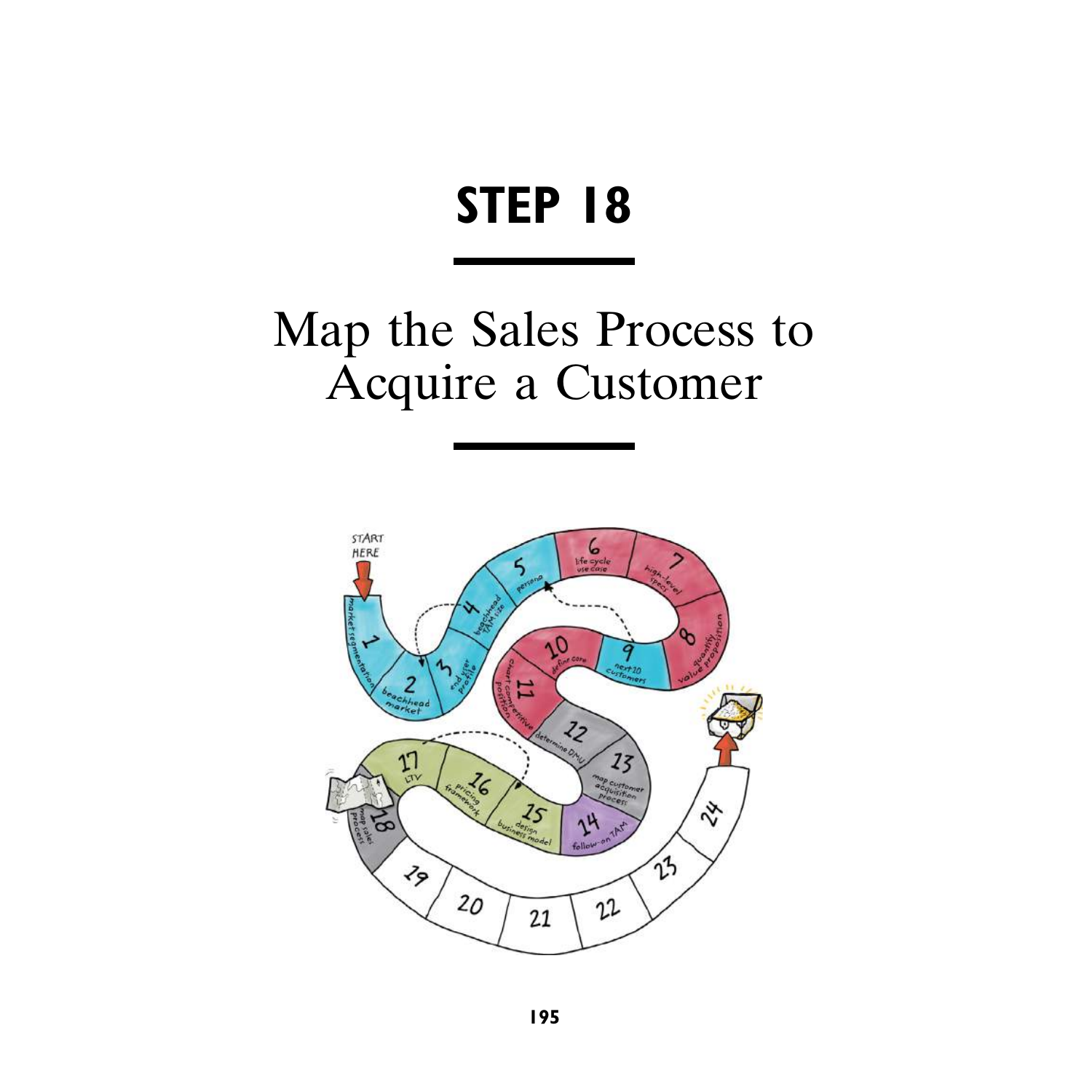## IN THIS STEP, YOU WILL:

• Develop short-term, medium-term, and long-term sales strategies for your product.



Understanding the details of customer acquisition will make clear to you the drivers of costs so that you will know over time how to make the sales process shorter and more cost-effective.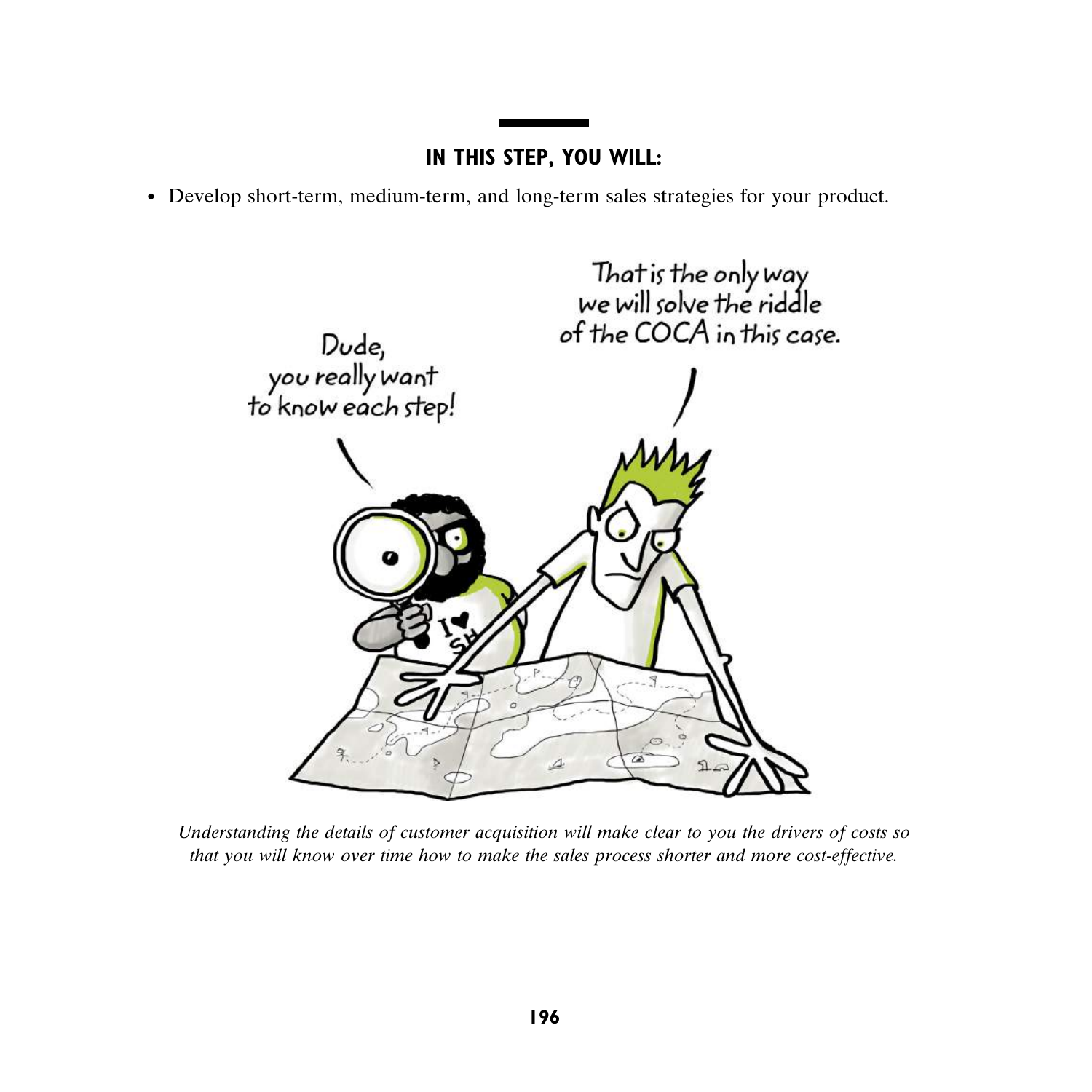#### Map the Sales Process to Acquire a Customer 197

Now that you have done a first-pass estimate on the lifetime value each customer brings to your prod-<br>business, the question becomes "How much it will cost to bring a new customer to your product?" Determining the LTV might have seemed complicated, but the Cost of Customer Acquisition (COCA) is generally even more challenging and often much more grossly miscalculated.

The concept of COCA is relatively simple; but entrepreneurs (myself included) tend to dramatically underestimate how much it costs to gain a new customer when they first start.

To truly understand how much you will have to spend on your sales process in order to gain customers, you will conduct a rigorous, honest assessment based on facts, not hope, starting by mapping out your expected sales process.

Therefore, over the next two steps you will take a methodical approach to make a first-pass estimate of the COCA. You will not attach dollar amounts to the sales process at first so that the numbers do not distract you from being comprehensive about what your sales process will include.

In this step you will focus on the sales process, mapping out your short-term, medium-term, and long-term sales channels. In the next step, you will use this information to calculate what the cost of your sales and marketing initiatives are per customer. Once you calculate your COCA in the next step, you will likely go back and change your sales process to lower the COCA.

The COCA, in combination with the LTV, helps you understand the dynamics of your business and gives you enough data to make a meaningful first-pass analysis on the sustainability and profitability of your business.

### FOUR FACTORS ENTREPRENEURS OFTEN OVERLOOK ABOUT CUSTOMER ACQUISITION COSTS

Entrepreneurs are inherently optimistic, and tend to remember only customers who responded positively to information about their products or offer to buy their products relatively quickly. They often fail to account for many factors and scenarios common to the customer acquisition process. The most commonly overlooked include:

- The cost behind all of the sales and marketing efforts required to reach their prospects. These may include the salaries of salespeople, printing of brochures, creation of websites, costs of trade show exhibits, advertising in industry publications, development of white papers, and so on.
- Long sales cycles that cost a lot of money. Entrepreneurs tend to remember only the shortest sales cycles.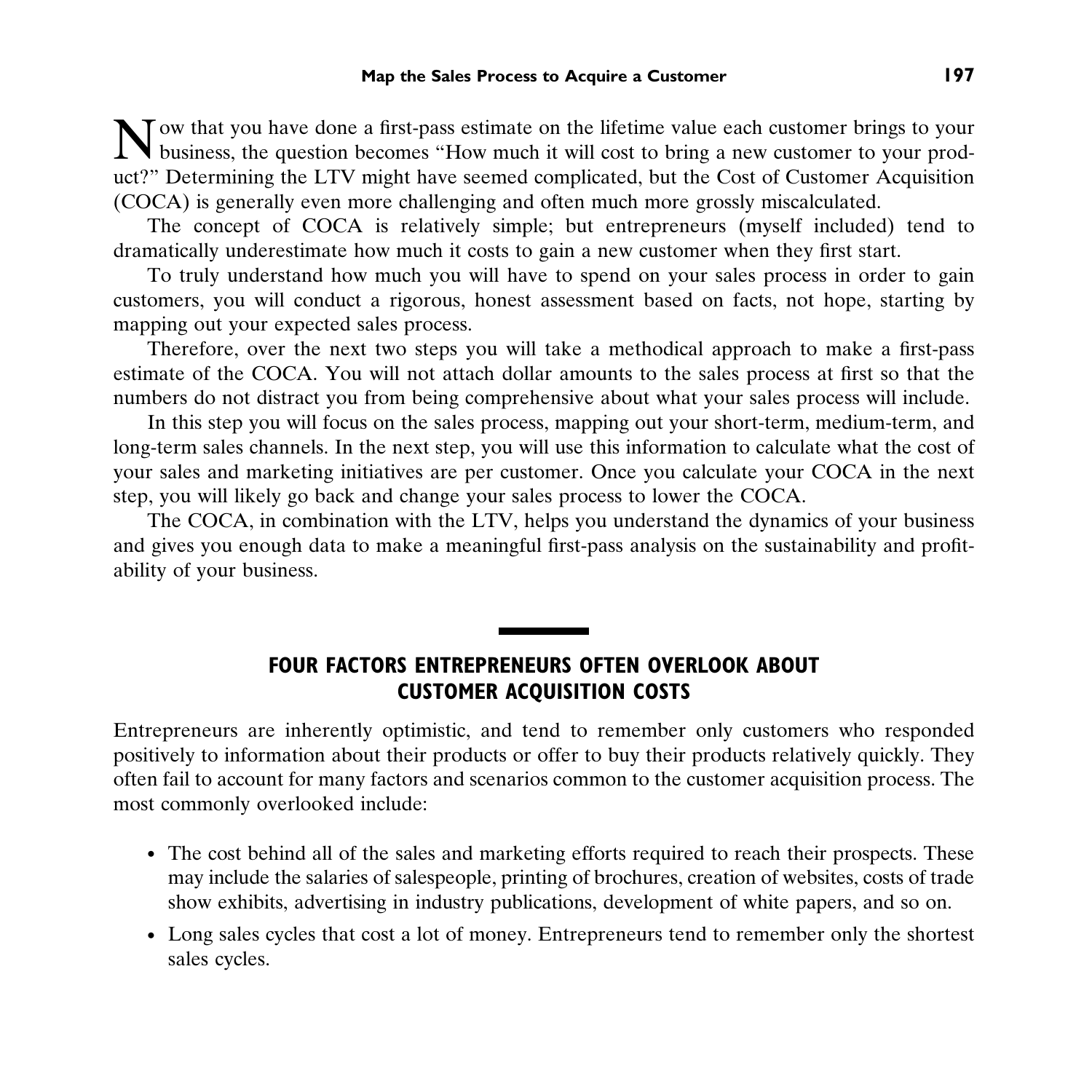- All the customers who did not buy their product, and the sales and marketing costs associated with reaching those customers. How many frogs did you kiss before you found your prince (i.e., your first customer)?
- Corporate shake-ups that affect the customer's Decision-Making Unit. New managers bring in new products and people to accomplish their goals, which can hamper the effectiveness of an entrepreneur's efforts to sell to the customer.

# YOUR SALES PROCESS CHANGES OVER TIME

For almost all new ventures, the COCA will start very high and decrease over time. The sales process necessary to reach and close customers at the founding of a new business requires much more time and investment than the same process does once a business has matured and begins to scale.

The sales process is typically broken into three time periods for the sake of analysis. You will use different sales methods or combinations of methods in each period.

- 1. Short Term: In the short term, the primary focus of your sales process is to create demand for your product and to fulfill orders for the product. While your customer-centric focus means you have created a product the customer wants, your product is still new to the world, so you will need direct interaction with the customer to explain your value proposition and why your product is unique. The market will not be aware of your product otherwise. Another important reason for direct contact with initial customers is so that you can rapidly iterate to improve the product based on customer feedback, which is more difficult if you funnel sales through intermediaries such as distributors. This is the missionary sales stage and it ends when you start to see demand for your product that you did not directly generate.
	- Direct salespeople—often called "business development" people—are traditionally a wise and effective investment here. However, they are very expensive and they take time to get up to speed. Good ones are hard to retain, and identifying good versus mediocre salespeople is hard to do prior to hiring them. Be sure they are good at this stage, the missionary sales stage, not just the later stage when the company has more of a track record. Despite these challenges, they still might be your only and therefore your best option.
	- Web-based techniques such as inbound marketing, e-mail, social media marketing, and telemarketing can help lessen the need for direct salespeople, even at this stage. Some products, particularly web apps, can do well with a free trial and robust documentation rather than relying heavily on direct salespeople. One of the great benefits of this tool is that you can get extensive analytics on your customer that are not possible through the human channel.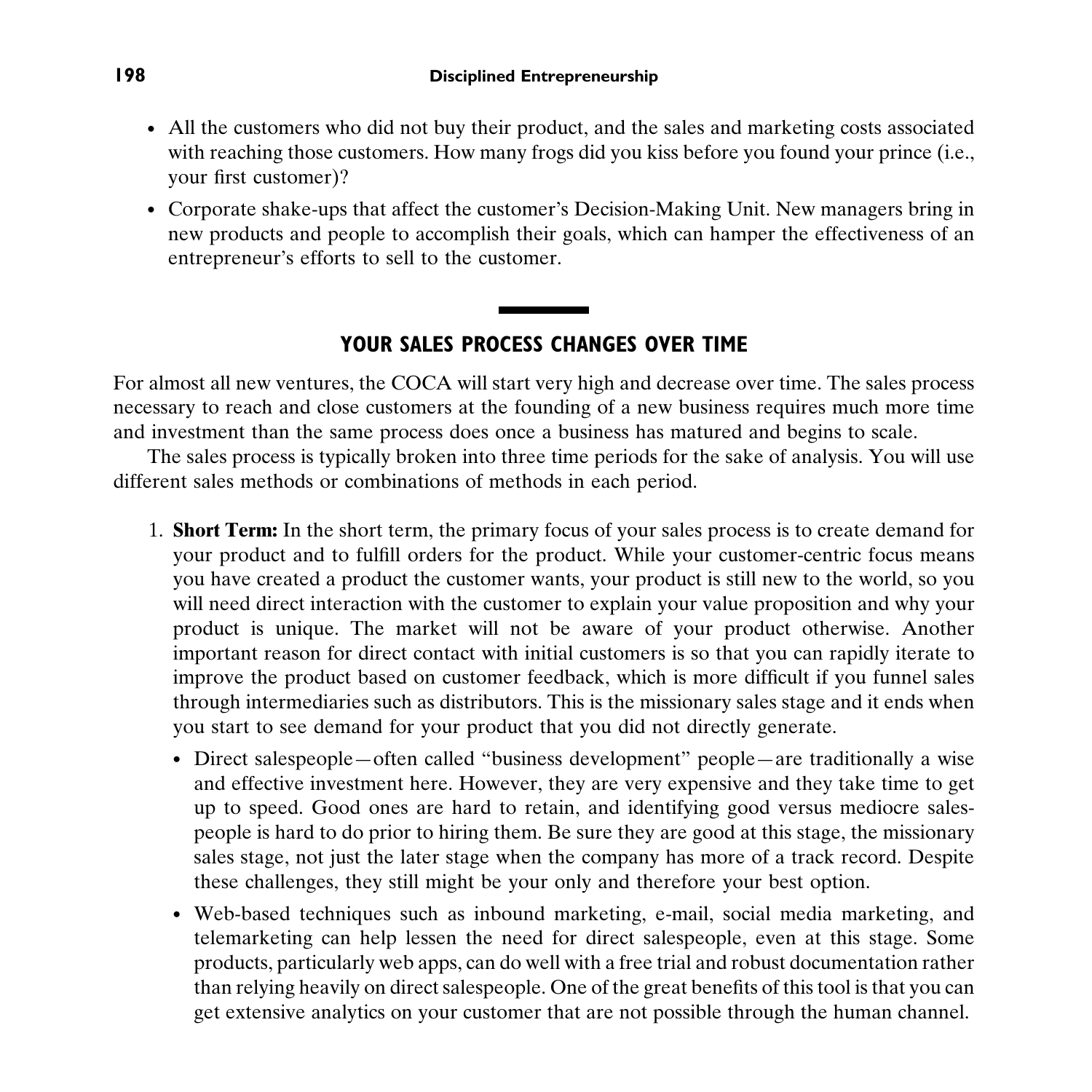- 2. Medium Term: At this point, focus shifts more from demand creation toward order fulfillment as word of mouth and distribution channels take on some of the demand creation burden. At this stage, you will also begin client management, which means ensuring you retain existing customers and creating additional sales opportunities for them. Distributors or value-added resellers (VARS) are often used, especially to serve more remote markets, or smaller customers who have a lower LTV. This way, your direct salespeople (who are more costly to you) can focus on larger customer opportunities with a higher LTV. Using distributors or VARS substantially lowers your cost of customer acquisition but requires you to give up some of your profit margin to the distributor—between 15 and 45 percent or higher depending on the industry. The decreased profit margin per unit is presumably more than offset by the reduction in COCA that results and the speed at which you can enter new markets through these already-existing distribution channels. When this happens will depend on the LTV of your product. The bigger the LTV, the longer it may take to reach this stage; but it is always best to move through these three stages as quickly as possible, especially if you have a low LTV.
- 3. Long Term: Your sales group focuses on fulfilling customer orders. Your business will do very little demand creation, and will continue client management where appropriate. Internet and telemarketing avenues are commonly employed in a long-term strategy. There will have to be adjustments made as competitors come into the market, which will affect your ability to get to this stage and what you do once you get there.

## HOW TO MAP YOUR SALES PROCESS

To develop this short-term, medium-term, and long-term sales strategy, you must understand which sales channels you will use and how your use of sales channels will change over time. You can draw on the work you have already done in the Full Life Cycle Use Case.

Key questions that your sales process should address include:

- How does your target customer become aware that they have a problem or an opportunity?
- How will the target customer learn that there is a solution to this problem they have, or learn there is the opportunity they did not previously know about?
- Once the target customer knows about your business, what is the education process that allows them to make a well-informed analysis about whether to purchase your product?
- How do you make the sale?
- How do you collect the money?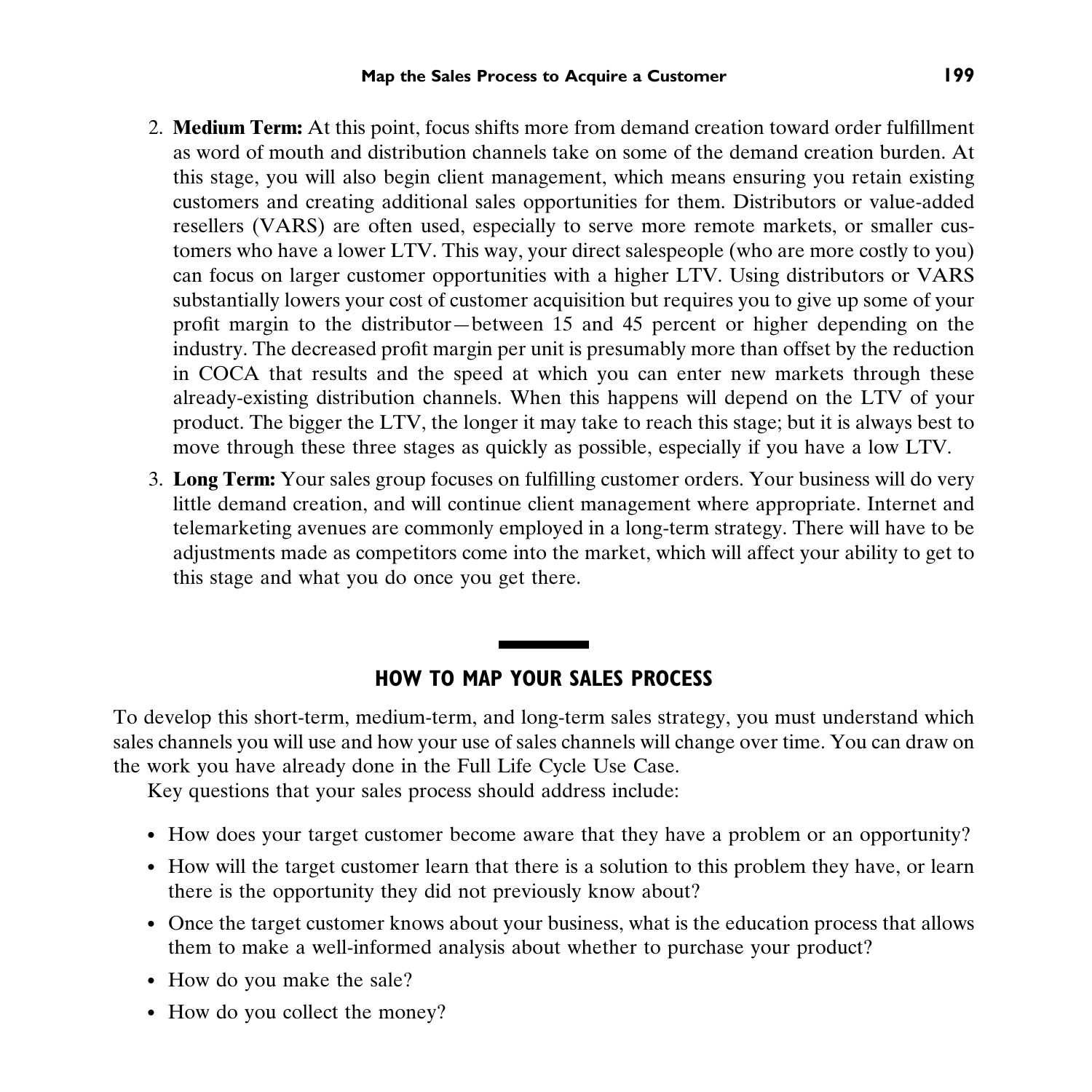#### 200 Disciplined Entrepreneurship



Figure 18.1 Example map of sales process.

Once you have developed the sales process, vet it with experienced professionals in the industry. Figure 18.1 shows a pretty typical traditional sales and distribution strategy for B2B companies.

#### SALES PROCESS COMPARISONS: ZYNGA, GROUPON, LINKEDIN, FACEBOOK

Looking at web companies, you can see that a variety of strategies can be employed to reach customers, ranging from fully involved salespeople to no salespeople at all. FarmVille maker Zynga chose a viral approach to greatly reduce the need for salespeople. Groupon's model, by contrast, required heavy direct sales involvement to acquire merchants as customers, resulting in a high and steady COCA that affected the company's profit margin; however, on the other side of its two-sided market, Groupon has had its daily deals spread virally by effectively incenting consumers to spread word of deals to their friends.

LinkedIn has a more refined model. They started with highly selective online ads and some direct salespeople (to sell their recruiting package). Once they got market traction and a reasonable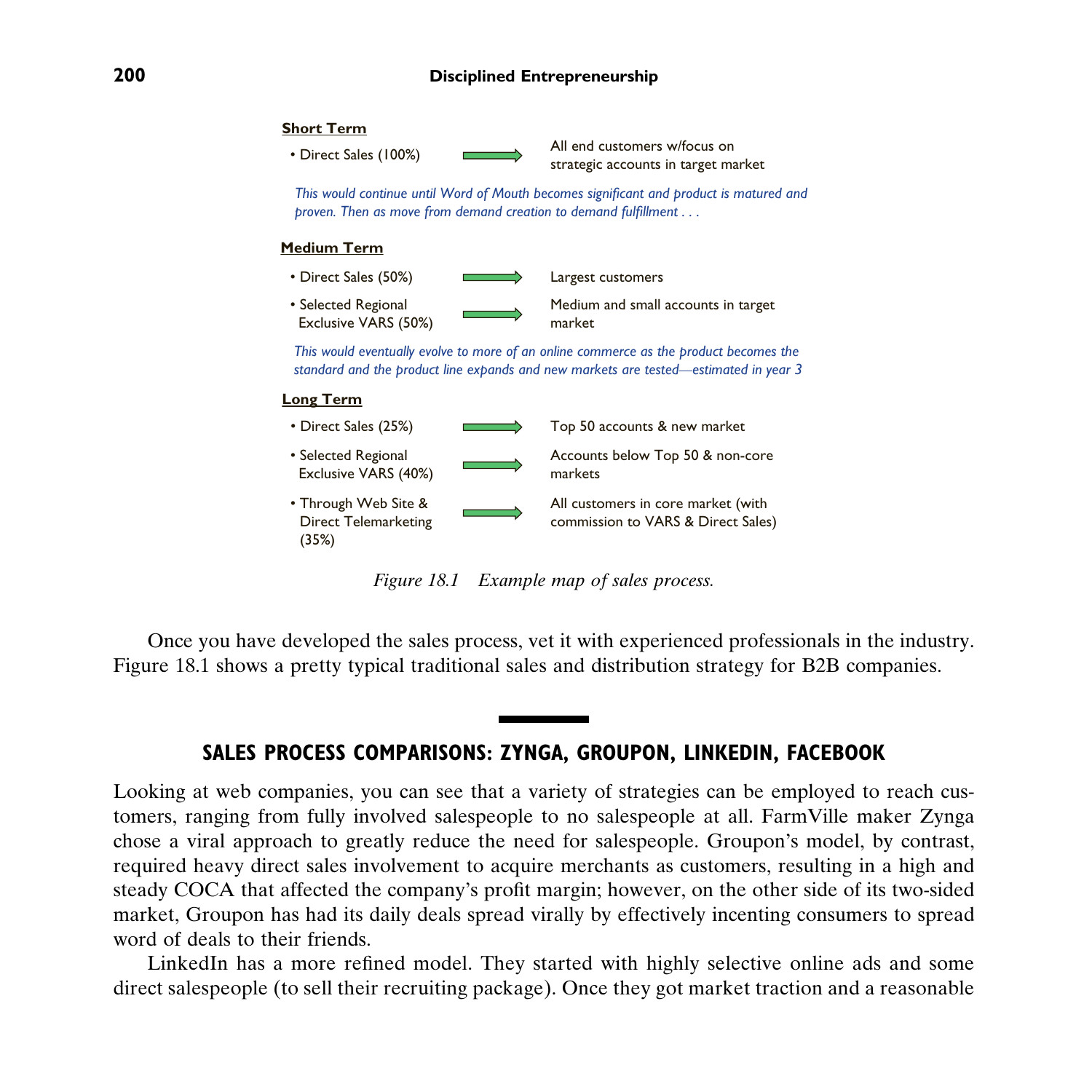critical mass, they started to rely much more heavily on users recruiting their colleagues to join the site through a well-developed system of easy-to-send invitations, coupled with an effective algorithm suggesting possible new connections. This system quickly started sending e-mails to people outside the network to join if they were not already in. Once the company achieved high levels of market penetration, it focused its algorithm on making recommendations of people already on the site, to encourage more connections the user can make, keeping the user coming back and more deeply invested in the site so that switching would be more and more difficult. Facebook has similarly been able to leverage a network effect to bring in new users at very little cost, then increasingly tie them to their network with a similar algorithm to suggest likely people the user would like to be linked to.

### EXAMPLE

#### LARK Technologies

Silent alarm-clock manufacturer Lark Technologies realized in mapping out its sales process that it would need to educate users about what a silent alarm clock and sleep-coaching product was all about (Figure 18.2). It would take some hard work to get the market moving. CEO Julia Hu developed the following short-term, medium-term, and long-term plans.

Short Term: With no alternative, Julia started by engaging in one-on-one selling to potential customers, even setting up a table on the MIT campus on Commencement day to explain her product and its value. Julia also sought and won lots of public speaking opportunities to create awareness of her product. This strategy had a significant cost associated with it because it pulled her away from the core operations aspects of her business.

Many of the first units were sold to family and friends who could spread the word about the product. Julia also engaged her Persona's primary influencers, such as the website Urban Daddy, a daily e-mail newsletter specifically targeted at wealthy young urban professionals.

The company created a website where customers could purchase the product. They also experimented with the search engine optimization (SEO) to help drive traffic to the site. It also started to experiment with social media like Twitter, though with marginal results.

Medium Term: The company signed a deal with Apple to distribute its product in the Apple Store without requiring exclusivity. The strategy gave the Lark product instant credibility, in that it had been approved for sale in the Apple stores by Apple itself, as well as much broader exposure; but the company had to give up a lot of margin. Since the product sold in the store was the hardware component and the store had to carry inventory, LARK's gross margin was significantly affected.